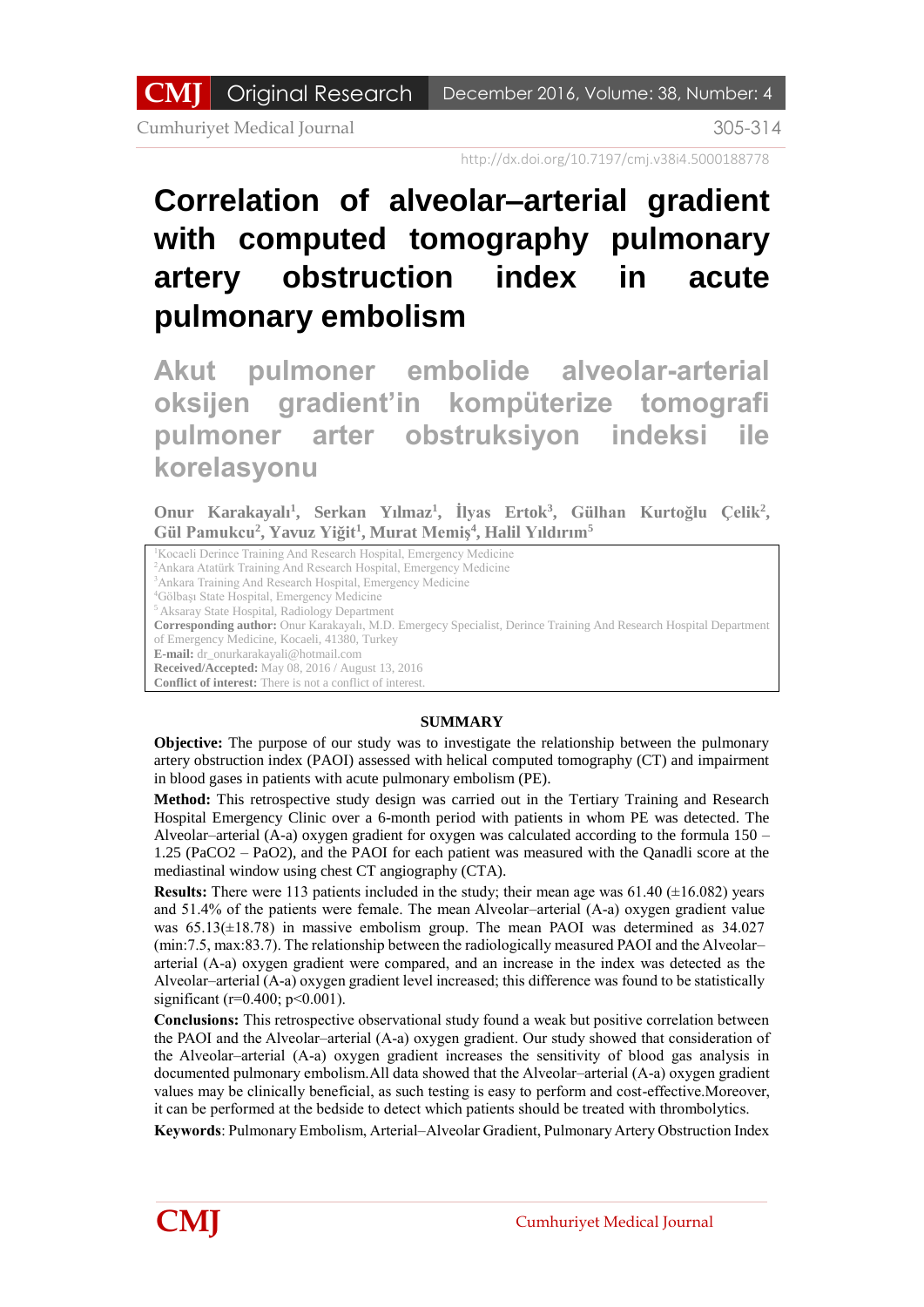**Amaç:** Çalışmamızın amacı akut pulmoner emboli saptanan hastalarda helikal bilgisayarlı tomografi ile hesaplanan pulmoner arter obstruksiyon indeksinin (PAOI) kan gazı parametrelerinden alveolar-arterial oksijen gradienti ile ilişkisinin araştırılmasıdır.

**Yöntem:** Bu retrospektif çalışmaya 3. Basamak eğitim araştırma hastanesi acil tıp kliniğine 6 aylık dönemde başvuran ve pulmoner emboli tespit edilen hastalar dahil edildi. Alveolar-arterial oksijen gradient ''150-1,25(PaCO2-Pa02)'' formülu ile hesaplandı.

**Bulgular:** Çalışmaya 113 hasta dahil edildi. Hastaların yaş ortalaması 61.40 (±16,082) ve %51.4' ü bayandı. Alveolar-arterial oksijen gradient ortalaması masif emboli grubunda 65,13 (±18,78) saptandı. PAOI ortalaması 34,027 (min:7,5 max:83,7) idi. PAOI ile alveolar-arterial oksijen gradienti arasındaki ilişki karşılaştırıldığında alveolar-arterial oksijen gradienti yükseldikçe pulmoner arter obstruksiyon indeksinin arttığı ve bu ilişkinin istatistiksel olarak anlamlı olduğu görüldü (r=0,400 p<0,001).

**Sonuç:** Bu retrospektif gözlemsel çalışmada PAOI ile alveolar-arterial gradient arasında zayıf ancak pozitif bir korelasyon saptandı. Çalışmamız pulmoner emboli saptanan hastalarda kan gazı analizinde P(A-a) O2 gradientinin sensitivitesinin arttığını gösterdi. Bütün datalar alveolar-arterial oksijen gradientin kolay uygulanabilinir, düşük maliyetli ve faydalı olabileceğini göstermektedir. Dahası yatak başı uygulamada trombolitik tedavi planlanan hastalarda tanısal alternatif bir seçenek olarak kullanılabilir.

**Anahtar sözcükler:** Pulmoner Emboli, Alveolar-arterial gradient, Pulmoner Arter Obstruksiyon indeksi

# **INTRODUCTION**

Pulmonary embolism (PE) is a common and potentially fatal disease with a high mortality rate of 2–7%, even when treated with anticoagulation<sup>1,2</sup>. It is difficult to determine the real number of patients who have PE in the emergency medicine department because there is no reliable way of identifying the missed cases.

In new guidelines for the diagnosis and treatment of acute PE, the European Society of Cardiology recently included computed tomography angiography (CTA) as the reference standard modality to be used following the initial clinical evaluation $3$ . . Multidetector-row CT pulmonary angiography (CTPA) has become the first-line imaging technique in suspected acute  $PE<sup>4,5</sup>$ . In addition CTPA has shown a fast and accurate PE diagnosis with a high negative predictive value<sup>6</sup>, many reports have shown the usefulness of helical CTA in the diagnosis of acute PE7,8. The specific index (the CT obstruction index) that we propose to quantify the degree of arterial vascular obstruction in helical CT appears simple, reproducible and highly correlated to a previously described index with selective pulmonary

angiography. The CT obstruction index could be used to grade the severity of PE and to monitor patients requiring an objective repetitive evaluation<sup>9</sup>.

The clinical diagnosis of PE can be difficult. Prior to the development and validation of more specific tests for PE, assessment of oxygenation and calculation of the Alveolar–arterial (A-a) oxygen gradient was often used to indicate the perceived risk for PE. The Alveolar–arterial (A-a) oxygen gradient was suggested many years ago as a simple test for PE, but it is still not used in daily practice. In the current population of patients found to have PE, the arterial blood gases and pulse oximetry do not reliably predict the presence or absence of PE<sup>10</sup>.

Gas exchange abnormalities observed in patients with acute PE are related to the size of the emboli, the presence of underlying cardiopulmonary disease, the degree of obstruction and the time since embolisation<sup>11</sup>. Several studies have proposed that Alveolar–arterial (A-a) oxygen gradient has a linear correlation to the perfusion defect and is a sensitive indicator of resolved emboli (12), but the relationship between the embolic burden of the clot and the Alveolar–arterial (A-a)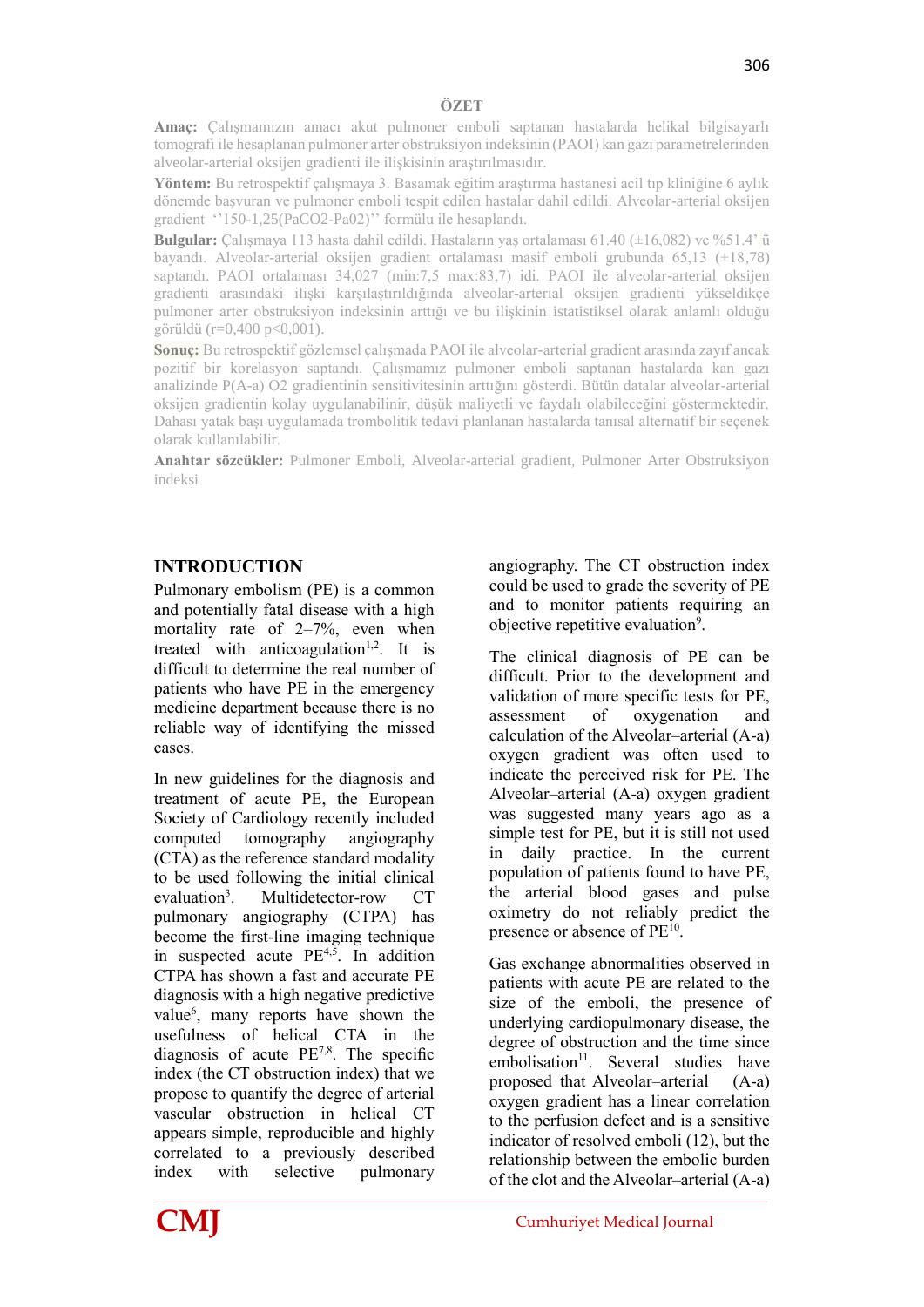oxygen gradient has been studied in a limited number of studies.

The purpose of our study was to investigate the relationship between the pulmonary artery obstruction index (PAOI) assessed with helical CT and impairment in blood gases in patients with acute PE. We designed this study to investigate whether the quantification of acute PE using the PAOI, as proposed by Qanadli et al.<sup>9</sup>, correlates with the functional lung impairment of acute PE, and more specifically, with the Alveolar– arterial (A-a) oxygen gradient

# **MATERIAL AND METHODS**

### **Settings**

This retrospective single-centre observational study was conducted in the Tertiary Training and Research Hospital's Emergency Clinic, which has a mean annual admission of 108,000 patients. Patients who had been diagnosed with PE according to their chest CTA within a 6-month period were included in the study. The study was approved by the local ethics committee.

#### **Assessment**

Patients whose files had missing information and patients who had cardiopulmonary arrest and on whom resuscitation was performed were excluded from the study.

At the time of the presentation, the patients' Wells score was calculated according to their clinical symptoms. Patients with a Wells score of over 6 were prediagnosed as high probability and those with Wells score of over 2 were prediagnosed as moderate probability PE. Patients with high quantitative Ddimer blood levels were prediagnosed as PE and a chest CTA was performed. Complete blood count, biochemical profile, troponin I and D-dimer tests were performed; radial arterial blood gases with arterial puncture were obtained in the first hour of presentation at room temperature. Arterial blood gases, including arterial partial pressure of oxygen ( $PaO<sub>2</sub>$ ), arterial partial pressure of carbon dioxide  $(PaCO<sub>2</sub>)$  and arterial oxygen saturation (SaO2), were

measured on admission to the emergency department with the patient breathing room air. Furthermore, Alveolar–arterial (A-a) oxygen gradient was calculated according to the following formula:

 $PAO<sub>2</sub> - PaO<sub>2</sub>$  gradient (mm Hg) = 150 –  $1.25$  (PaCO2 – PaO2).<sup>13</sup>

#### **CT imaging protocol**

Based on our own experience with CTPA, the standard delay was increased from 4 to 7 s in order to provide sufficient contrast in the pulmonary arterial vasculature to simultaneously assess embolic vessel occlusion and sufficient iodine distribution in the lung parenchyma. One hundred millilitres of high-concentration contrast material (Iopromide, Ultravist 300, Bayer Schering Pharma, Berlin, Germany) were administered via an antecubital vein at a flow rate of 4 mL/s, followed by 50 mL of saline injected at the same flow rate. The imaging was begun using a bolustracking technique with a threshold of 100 HU in the pulmonary trunk, adding the above-mentioned delay of 7 seconds for the contrast medium arrival time. To reduce streak artefacts caused by dense contrast material in the superior vena cava, the imaging was performed in a caudocranial direction.

All CTPA examinations were independently read by a radiologist.Clot burden scores were calculated retrospectively for all patients with positive CTPA examinations for PE.

The diagnosis of PE was made according to the presence of intraluminal filling defect in the main pulmonary artery, or the right and left pulmonary artery, at the lobar, segmental and if detection was possible, subsegmental levels on the CTPA scans. The PAOI was measured with the Qanadli score at the mediastinal window in the chest CTA for each patient.

#### **The Qanadli score**

The pulmonary arteries are subdivided into 10 segmental arteries in each lung (three in the upper lobe, two in the middle lobe and lingula and five in the lower lobe). The presence of an embolus in a segmental artery is scored as 1 point, and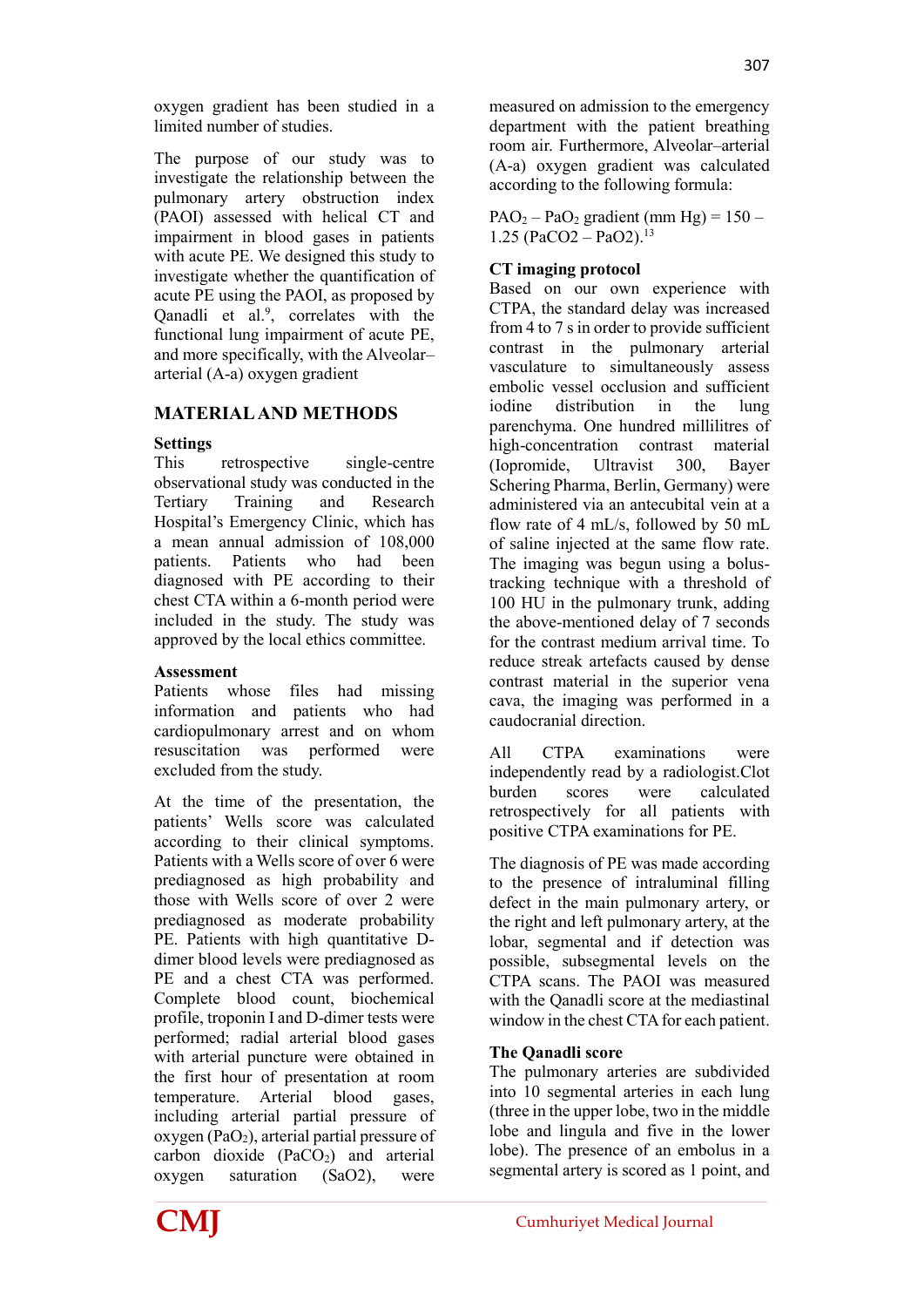more proximal emboli are scored at a value equal to the number of segmental branches arising from the affected vessel. Each score is multiplied by 0, 1 or 2 according to the estimated degree of vascular occlusion (0=no obstruction; 1=partial occlusion; 2=complete occlusion). A subsegmental embolus is considered an embolus in the corresponding segmental artery with partial occlusion (scoring  $1 \times 1 = 1$ ). The Qanadli score ranges from 0 (normal) to 40. The percentage value is then calculated as  $\Sigma$ (n×d)/40×100 [n=score of the embolus multiplied by the number of dependent segments (min=1; max=20); d=degree of obstruction (min=0, max=2)].

The patients were evaluated according to their clinical and CTA findings and grouped into the clinical categories of acute PE as follows: massive, submassive and non-massive embolism.The pulmonary artery pressure, ejection fraction and right ventricular diameter measurements in all the patients diagnosed with PE were recorded using transthoracic echocardiography (TTE). The lower extremity venous Doppler ultrasonography findings of all the patients were recorded from the hospital archives.

## **Statistics**

The mean Alveolar–arterial (A-a) oxygen gradient level of all patients was found to be  $49.090$   $(\pm 15.82)$ . When the patients'demographic data were compared with their Alveolar–arterial (A-a) oxygen gradient levels, no statistically significant difference was found between the Alveolar–arterial (Aa) oxygen gradient and age or gender  $(p=0.284; p=0.724)$ .

Using the chest CTA findings of the patients with PE, the PAOI was measured by the radiology clinic. The mean PAOI was determined to be  $34.027$  (min: 7.5, max:83.7).

When the relationship between the radiologically measured PAOI and the Alveolar–arterial (A-a) oxygen gradient were compared, an increase in the index

The IBM SPSS Statistics Version 21.0 pocket programme was used for the statistical analyses. The quantitative variables were summarised with mean±standard deviation and median (minimum – maximum) values. The categorical variables were presented in numbers and percentages. The intergroup differences of quantitative variables were evaluated with the t test in independent groups when the statistical test hypotheses were fulfilled and with the Mann Whitney U test when the hypotheses were not fulfilled. The relationships between the quantitative variables were analysed using the Pearson correlation coefficient. A p-value of less than 0.05 was accepted as statistically significant.

# **RESULTS**

One hundred and twenty-five patients who presented to the emergency department in a 6-month period and were diagnosed with PE according to CTA reports were included in the study. Of these 125 patients, 12 patients' files had missing data and those patients were excluded. The remaining 113 patients' were included in statistical analysis.

The demographic data, clinical characteristics and laboratory results of the patients are summarised in Tables 1 and 2.

was detected as the Alveolar–arterial (Aa) oxygen gradient level increased. The difference was found to be statistically significant ( $r=0.400$ ;  $p<0.001$ ; figure 1).

Echocardiography showed enlargement of the right chamber in 74 patients (65.4%). The pulmonary arterial pressure was over 35 in 31 patients (27,4%), while the mean pulmonary arterial pressure was determined to be 49.15 (min:25, max:100). No positive correlation was detected when the arterial–alveolar gradient and the echocardiographic pulmonary arterial pressure of the patients were compared (r=0.164; p=0.082). Deep venous thrombosis (DVT) was determined on lower extremity venous Doppler ultrasonography in 56 patients (49.55%).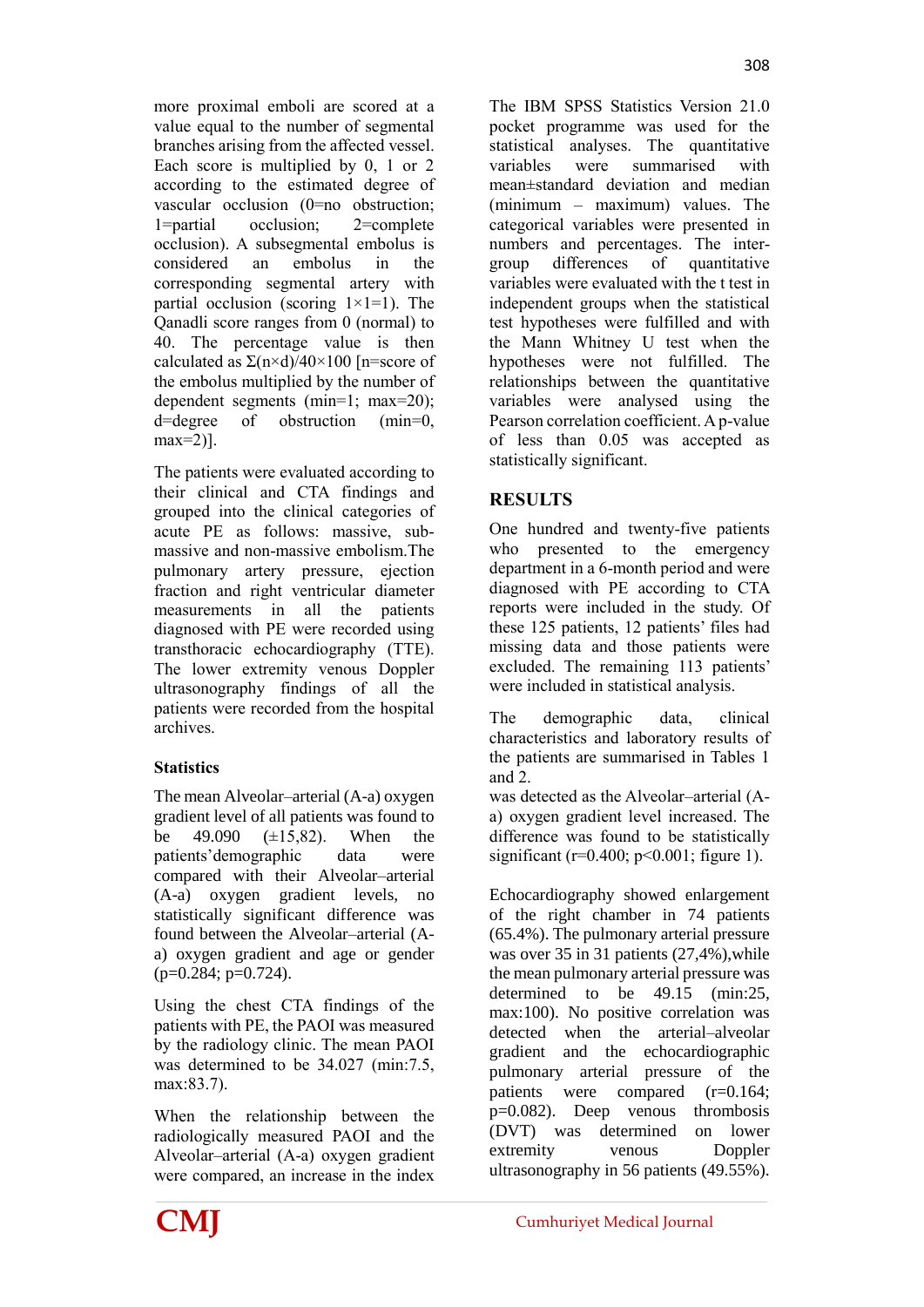The Alveolar–arterial (A-a) oxygen gradient values of the patients with acute DVT compared to the patients without DVT were not statistically significantly different (p=0.487).

| Age,years                                  |                       |  |
|--------------------------------------------|-----------------------|--|
| All $(m\pm SD)$                            | 61.40 ( $\pm$ 16.082) |  |
| $Sex, n(\%)(M)$                            |                       |  |
| Male                                       | 55 (48.6%)            |  |
| Clinical presentation, n(%)                |                       |  |
| Dyspnoea                                   | 75 (66.3%)            |  |
| Chest pain                                 | 52 (46.1%)            |  |
| Haemoptysis                                | 22 (19.4%)            |  |
| Fever                                      | 13 (11.5%)            |  |
| Syncope                                    | $8(7.07\%)$           |  |
| <b>Vital signs</b>                         |                       |  |
| Pulse, beat/min                            | 113.39                |  |
| Systolic arterial pressure (mmHg)          | 118.29                |  |
| Diastolic arterial pressure(mmHg)<br>72.89 |                       |  |

**Table 1. Demographic and clinical characteristics of the patients**

M: Male, SD: Standard deviation, n: number

min: minute mmHg: millimetres of mercury

#### **Table 2. Laboratory findings**

|                                  | Massive embolism      | Sub-massive embolism | Non-massive embolism   |  |  |
|----------------------------------|-----------------------|----------------------|------------------------|--|--|
| Patients (n)                     | b                     | 50                   |                        |  |  |
| D-Dimer ( $ng/ml$ ) (M,<br>IQR)  | 5621(4587-8000)       | 4558 (3192.5–7368)   | 2513.5 (1529.5–5459.5) |  |  |
| Troponin $(ng/ml)$ $(M,$<br>IQR) | $0.259(0.052 - 1.17)$ | $0.058(0.01 - 0.48)$ | $0.014(0.009 - 0.067)$ |  |  |
| Gradient(mmHg)<br>$m\pm SD$      | $65.13 \pm 18.78$     | $53.26 \pm 15.19$    | $45.19 \pm 14.43$      |  |  |

n: number, m: mean, M: median, IQR: interquartile range, ng/ml: nanogramme/decilitre, SD: standard deviation

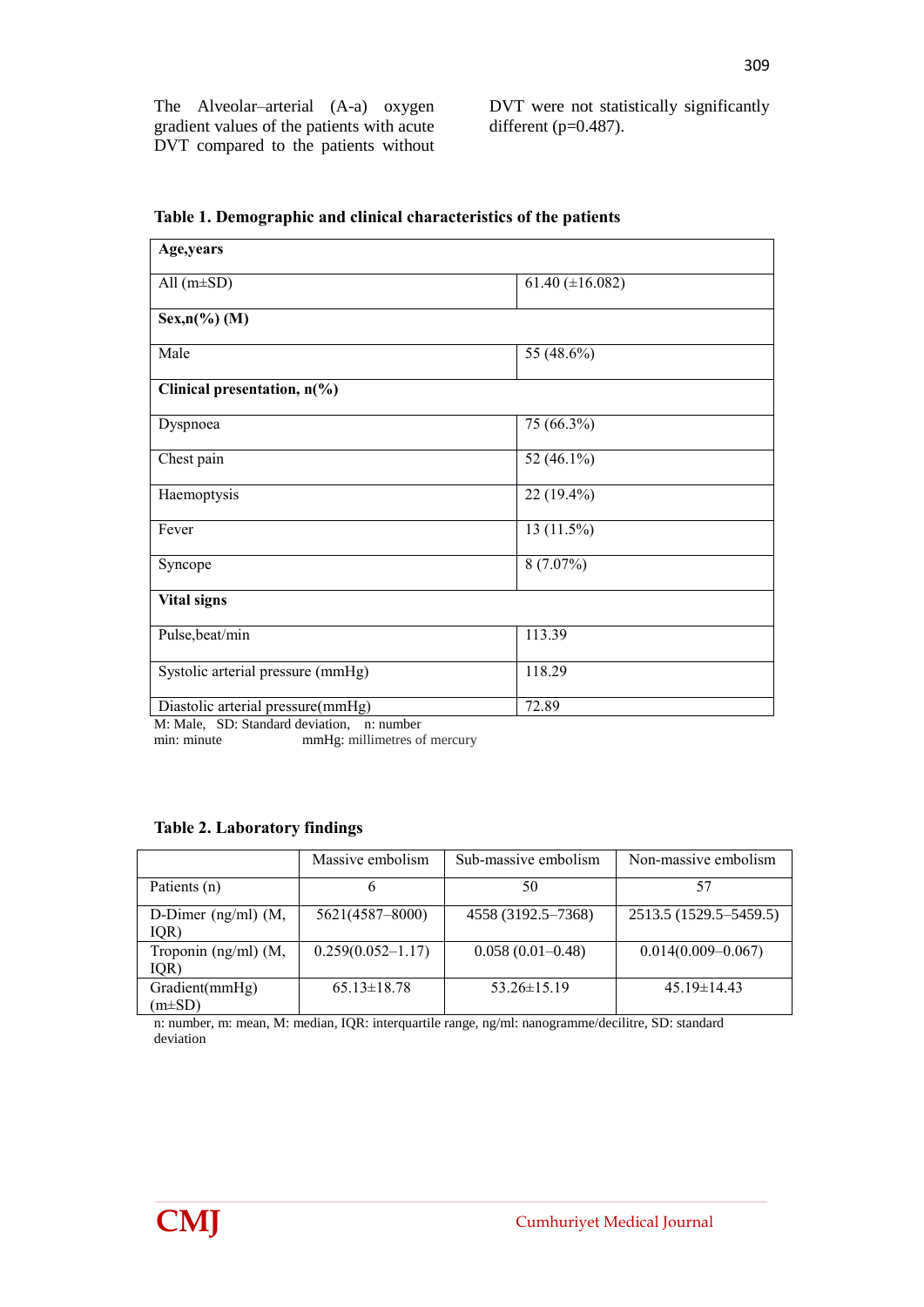Cumhuriyet Medical Journal 305-314



**Figure 1. Correlation between the alveolar–arterial gradient and pulmonary artery obstruction index in pulmonary embolism**

The evaluation of 113 patients with their clinical data and pulmonary arterial CT index showed non-massive embolism in 57 (50.5%), sub-massive embolism in 50 (44.2%) and massive embolism in 6 (5.3%) patients.

Thrombolytic treatment was given to 30 patients in the light of clinical, echocardiographic and chest CTA findings. They represented 26.54% of all patients.

When the alveolar-arterial gradient values were compared, the patients who had thrombolytic treatment had higher values than the patients who had not been treated.However, the difference was found to be statistically non-significant (p=0.006; Figure 2).

When the Alveolar–arterial (A-a) oxygen gradient was compared with d-dimer and troponin in the laboratory data of the patients, no significant difference was

found between the Alveolar–arterial (Aa) oxygen gradient level and the d-dimer level (p=0.642) or troponin level (p=0.368). A statistically significant positive correlation was found between the d-dimer level and the troponin level  $(p=0.004)$ .

When the relationships between the levels of the Alveolar–arterial (A-a) oxygen gradient, d-dimer and troponin of the patients with massive embolism were evaluated, the Alveolar–arterial (A-a) oxygen gradient level was found to be higher than that in patients without massive embolism, and the difference was statistically significant (p=0.003). No statistically significant positive correlation was determined between the massive embolism and d-dimer level  $(p=0.093)$  or troponin level  $(p=0.116)$ . No statistically significant difference was observed between the patients with massive embolism and the patients without massive embolism (p=0.185).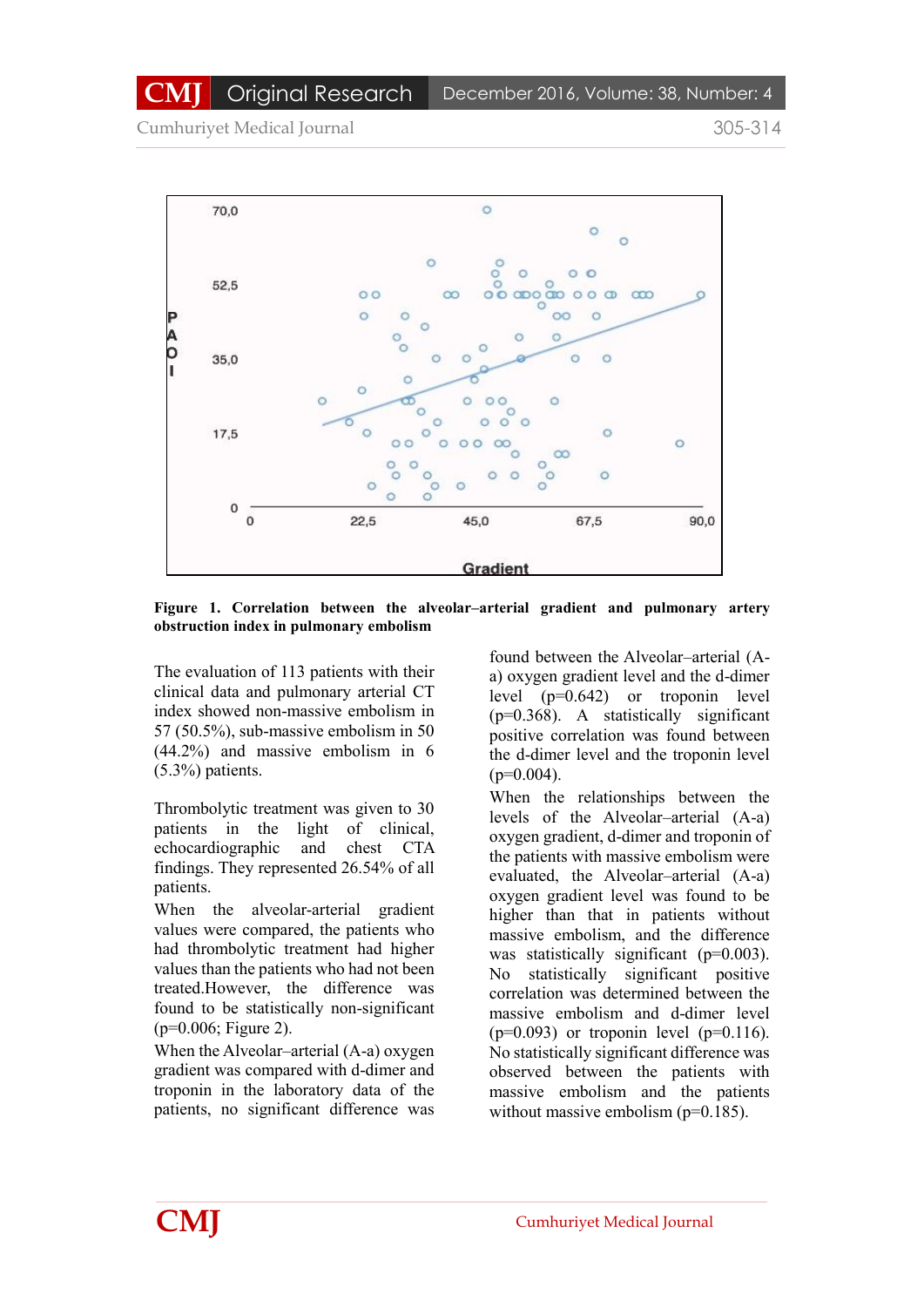Cumhuriyet Medical Journal 305-314



**Thrombolytic therapy** 

**Figure 2. The Value of the alveolar–arterial gradient in the group administered thrombolytics**

## **DISCUSSION**

This retrospective observational study found a weak but positive correlation between the PAOI index and the Alveolar–arterial (A-a) oxygen gradient. Our study shows that consideration of the Alveolar–arterial (A-a) oxygen gradient increases the sensitivity of blood gas analysis in documented PE. Recent studies have shown that the degree of arterial obstruction in PE may be quantified by a specific CT index that appears reproducible and highly correlated to the previously described index with pulmonary angiography.

The introduction of CTPA has made it possible to image the pulmonary arterial tree faster with submillimetrecollimation, thereby improving the overall quality and increasing the sensitivity for isolated subsegmental PE (14-15). However, the interpretation of CTPA is mainly focussed on the presence or published absence of embolism and a rough estimation of its severity (massive, extensive or isolated). A few articles have confronted the challenge of quantifying pulmonary arterial tree obstructionby developing an obstruction index. 16,17 In our study, the obstruction index of Qanadli et al.<sup>9</sup> was used due to the simplicity of applying it in routine clinical practice.

Cvitanic conducted the first systematic but small-scale analysis of the Alveolar– arterial (A-a) oxygen gradient in patients with acute PE who were breathing room air. In this study, increased Alveolar– arterial (A-a) oxygen gradient was the single most sensitive blood gas parameter in the patients studied, being present in 74 of the 78 patients  $(95\%)^{18}$ . One commonly held misconception, contrary to the evaluation of 768 patients participating in the multi-center PIOPED study,which found that between 25% and 35% of patients with confirmed PE had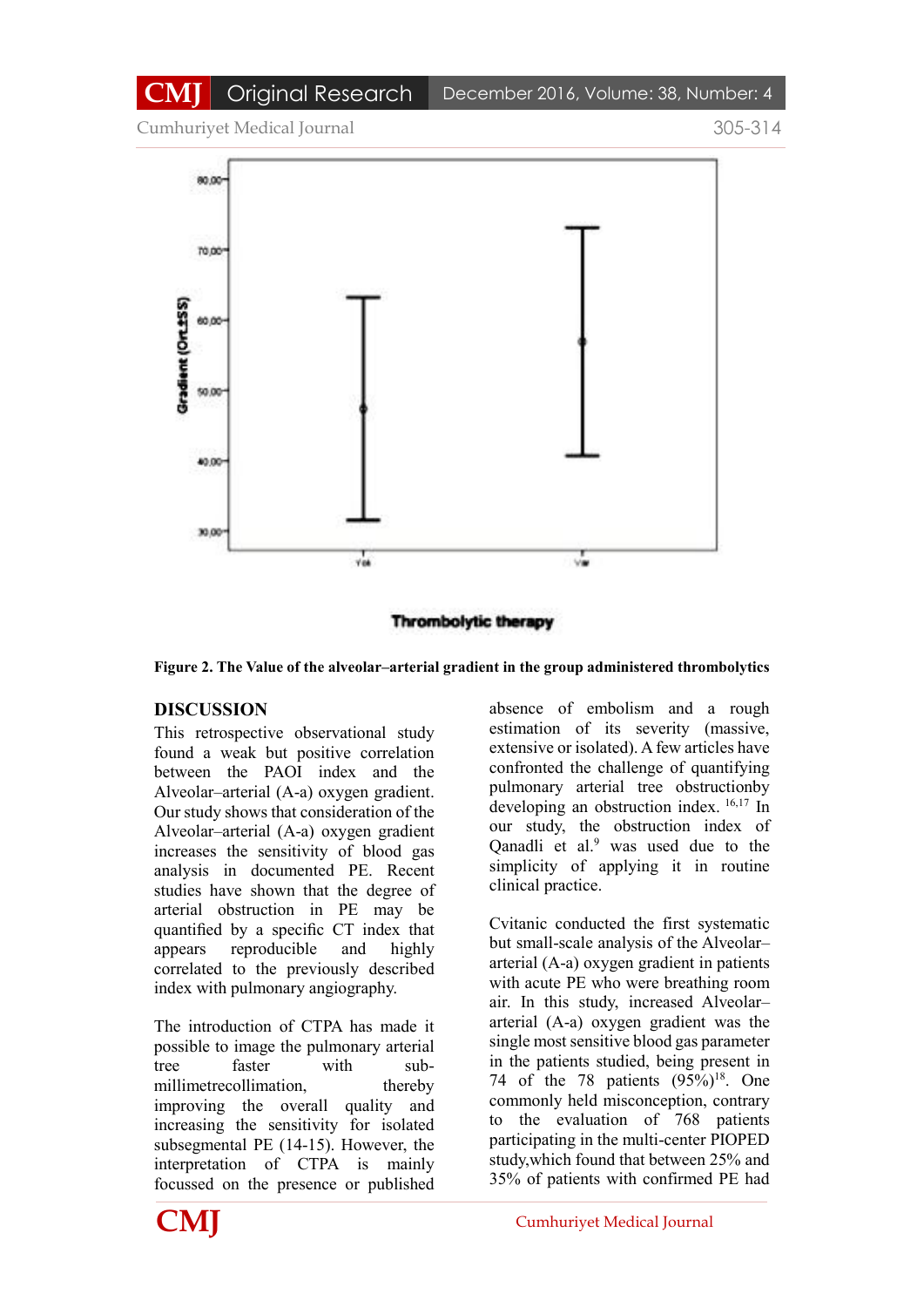normal arterial blood gases, pulse oximetry and Alveolar–arterial (A-a)  $oxygen$  gradient<sup>10</sup>. A retrospective evaluation of 152 consecutive patients by Jones et al. supported the finding that the absence of an Alveolar–arterial (A-a) oxygen gradient with arterial blood gas results was insufficient to properly rule out PE. However, this study only evaluated the sensitivity of blood gas analysis in documented PE. Specificity, or the ability of an abnormal test to exclude other diseases, was not addressed.

Zafira and colleagues showed that the CT obstruction index used in this study demonstrated a strong correlation between the severity of arterial bed obstruction and the blood gas values in patients with acute PE and no underlying cardiopulmonary disease. The strongest correlation was observed between the index and Alveolar–arterial (A-a) oxygen gradient. Moreover, an obstruction index of greater than 50% of the arterial bed may be expected for PaCO2 of 30 mmHg or lower<sup>19</sup>. The results of that study revealed that the PAOI correlated significantly with all blood gas values. However, the strongest correlation was observed between the PAOI and Alveolar–arterial (A-a) oxygen gradient. In our study, we also found a statistically significantly higher Alveolar–arterial (Aa) oxygen gradient value in patients with massive embolism compared to patients without massive embolism, diagnosed according to the radiological thrombus load. In the literature, two small-scale studies have evaluated the relationship between the PAOI and short-term mortality. In one of these studies, Wu et al.<sup>20</sup> reported that patients with a pulmonary angiographic clot score of higher than  $60\%$  tended to die. These authors and van der Meer et al.<sup>21</sup> found the clot burden score proposed by Qanadli et al. $^{16}$  to be a significant predictor of death, with positive results on CTPA (p<0.002). However, no study has evaluated the relationship between the Alveolar–arterial (A-a) oxygen gradient and massive embolism. For patients who have been radiologically diagnosed with massive embolism and for whom thrombolytic treatment has been planned, a search for a noninvasive, reachable, bedside methods constitutes the basis of many studies.In our study there was massive embolism in six (5.3%) patients.

When the arterial–alveolar gradient values of patients who had thrombolytic treatment in accordance with clinical, echocardiographic and chest CTA findings were compared with the patients who had not undergone the treatment, their Alveolar–arterial (A-a) oxygen gradient values were found to be higher. However, the difference was found to be statistically non-significant. All these data show that testing the gradient values may be beneficial, as such testing is easy to perform and cost-effective. Moreover, it can be carried out at the bedside to determine which patients should be treated with thrombolytics.However, we think that further studies are needed to verify the accuracy of these data.

The limitations for this study were as follows: it was a retrospective, singlecentre study, which limited the number of cases; factors that can affect the Alveolar–arterial (A-a) oxygen gradient such as age and gender could not be standardised and there was no control group; and patients who had been resuscitated and probably had a massive embolism were excluded from the study. The Formula of the A-a  $(O<sub>2</sub>)$  was simplified from the original formula in this paper **(**150 – 1.25 (PaCO2 – PaO2))**.**  On the other hand Patm may be change Alveolar–arterial (A-a) oxygen gradient according to altitude.  $(A-a)(O<sub>2</sub>)$  =  $(F_{1O2}\%/100)$  \*  $(P_{atm} - 47$  mmHg) - $(Pa_{CQ2}/0.8) - Pa_{Q2}$ 

We have no information on baseline clinical data like associated comorbidities that can have elevated Alveolar–arterial (A-a) oxygen gradient. Because of the retrospective design, 12 patients had to be excluded due to incomplete files.The number of patients in the massive embolism group was small. In addition, because only patients with PE were included in the study, the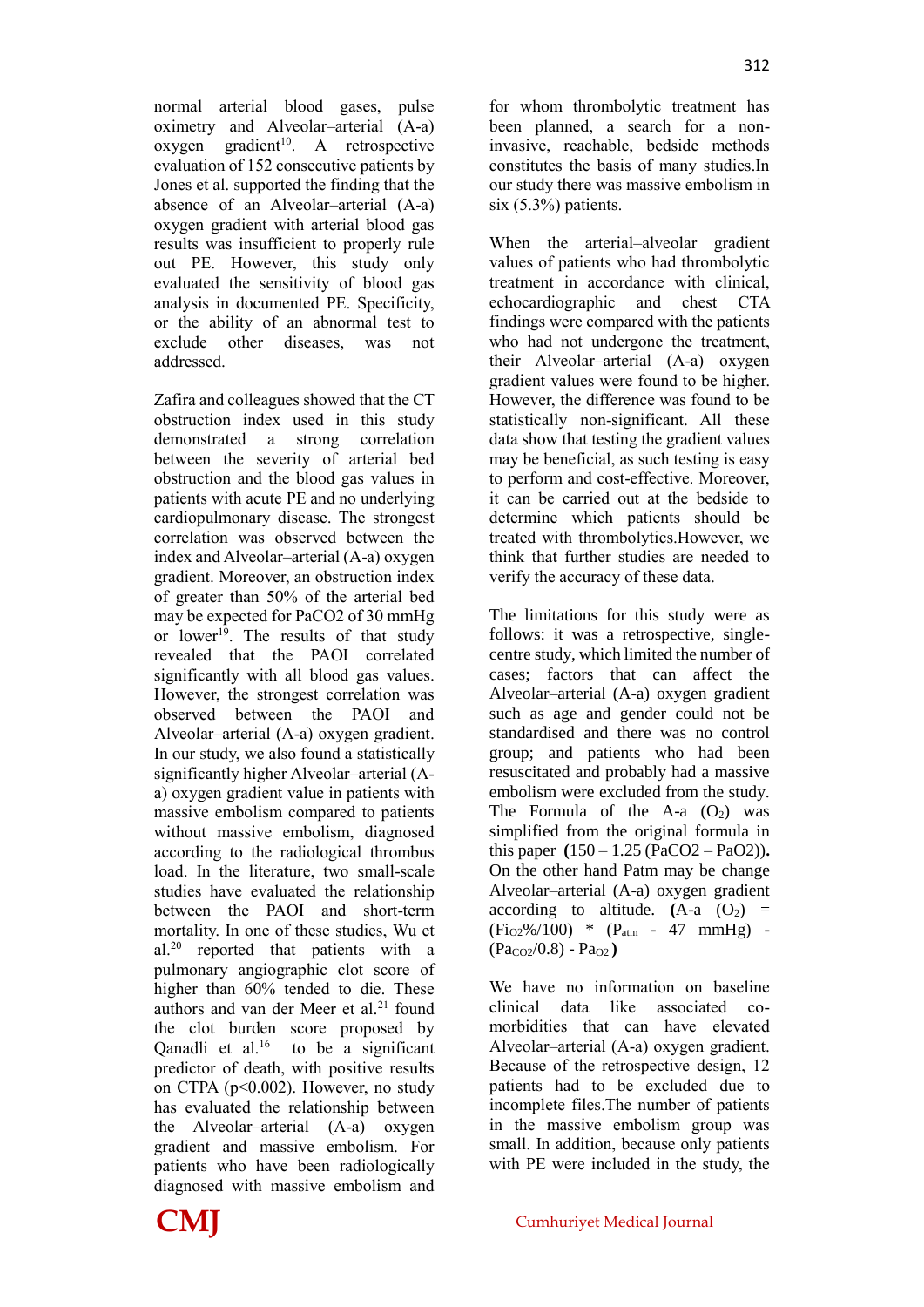Our study found a significant relationship between the PAOI, which determines the embolism load in PE, and the Alveolar– arterial (A-a) oxygen gradient. It was determined that the Alveolar–arterial (Aa) oxygen gradient increases proportionally with the degree of obstruction. The higher Alveolar–arterial (A-a) oxygen gradient values compared to other embolism cases in the massive embolism cases that were detected radiologically predict that the Alveolar– arterial (A-a) oxygen gradient may be used as a diagnostic tool in detecting the mortality rate in PE; however, further studies are needed to support our research.

# **REFERENCES**

- 1. Carson JL, Kelley MA, Duff A, et al. The clinical course of pulmonary embolism. N Engl J Med 1992; 326: 1240-5.
- 2. Goldhaber SZ, Visani L, De Rosa M. Acute pulmonary embolism: clinical outcomes in the Inter- national Cooperative Pulmonary Embolism Reg- istry (ICOPER). Lancet 1999; 353: 1386-9.
- 3. Torbicki A, Perrier A, Konstantinides S et al. Guidelines on the diagnosis and management of acute pulmonary embolism: the Task Force for the Diagnosis and Management of Acute Pulmonary Embolism of the European Society of Cardiology (ESC). Eur Heart J 2008; 29: 2276-315.
- 4. Wildberger JE, Mahnken AH, Das M, Kuttner A, Lell M, Gunther RW. CT imaging in acute pulmonary embolism: diagnostic strategies. Eur Radiol 2005; 15: 919-29.
- 5. Schoepf UJ, Costello P. CT angiography for diagnosis of pulmonary embolism: state of the art. Radiology 2004; 230: 329-37.
- 6. Krestan CR, Klein N, Fleischmann D et al. Value of negative spiral CT angiography in patients with suspected acute PE: analysis of PE

occurrence and outcome. Eur Radiol  $2004 \cdot 14 \cdot 93 - 8$ 

- 7. Goodman LR, Curtin JJ, Mewissen MW, et al. De- tection of pulmonary embolism in patients with unresolved clinical and scintigraphic diagnosis: helical CT versus angiography. AJR 1995; 164: 1369- 74.
- 8. Senac J, Vernhet H, Bousquet C, et al. Emboli 9. Qanadli SD, El Hajjam M, Mesurolle B, et al. Pro- spective evaluation of dual-slice helical CT in pul- monary embolism: comparison with selective pulmonary angiography in 157 patients. Radiology 2000; 217: 447- 55.
- 9. Salah D. Qanadli, Mostafa El Hajjam, Antoine Vieillard-Baron, Thierry Joseph, Benoit Mesurolle New CT Index to Quantify Arterial Obstruction in Pulmonary Embolism: Comparison with Angiographic Index and Echocardiography AJR 2001; 176: 1415-20.
- 10. Stein PD, Goldhaber SZ, Henry JW, et al. Arterial blood gas analysis in the assessment of suspected acute pulmonary embolism. Chest 1996;  $109.78 - 81$
- 11. D'Alonzo GE, Dantzker DR. Gas exchange alterations following pulmonary thromboembolism. Clin Chest Med 1984; 5: 411-9.
- 12. Stein PD, Goldhaber SZ, Henry JW, Miller AC. Arterial blood gas analysis in the assessment of suspected acute pulmonary embolism. Chest 1996; 109: 78-81.
- 13. Gunter CA. Respiratory functıon of the lungs and blood. In: Gunter CA, Welch MH, eds. Pulmonary Medicine.2nd.ed. Philadelphia: JB Lippincott. 1982; 168.
- 14. Ghaye B, Szapiro D, Mastora I, et al. Peripheral pulmonary arteries: how far in the lung does multidetector row spiral CT allow analysis? Radiology 2001; 219: 629-36
- 15. Patel S, Kazerooni E, Cascade P. Pulmonary embolism: optimization of small pulmonary artery